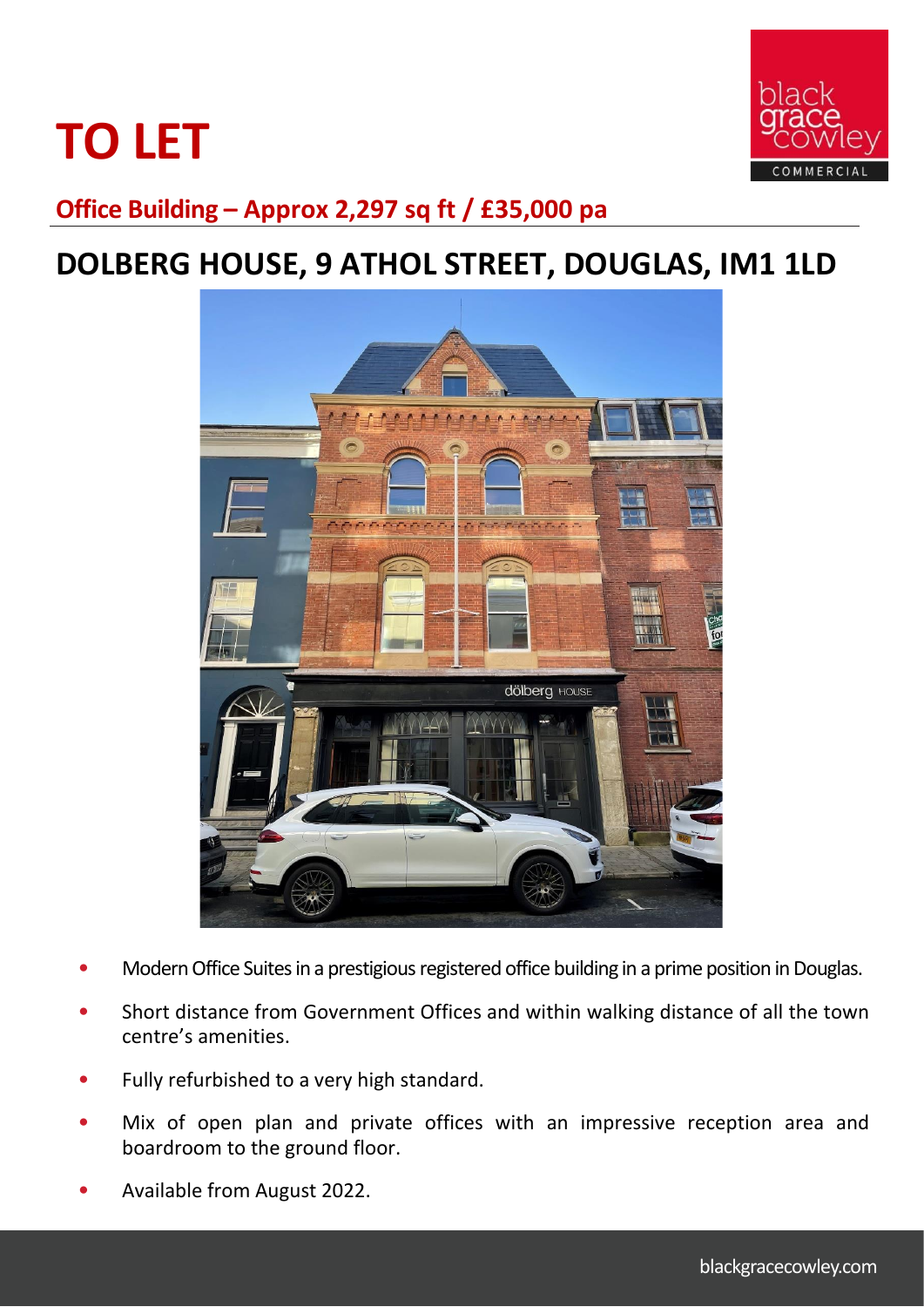#### **DESCRIPTION**

A fabulous opportunity to lease this historic registered building in the heart of the business district in Douglas. A short distance from Government Offices and within walking distance of all the town centre's amenities. The building is finished to an exceptionally high standard after being completely refurbished and renovated in recent years. Contains a mixture of both original and modern architectural features.

### **LOCATION**

Travelling down Prospect Hill, turn right at the traffic lights onto Athol Street. Dolberg House can be found a few doors down on the left hand side.

### ACCOMMODATION

Open plan office space over four floors with digital entry system – Approximately 2,297 sqft, comprising of:

#### **Basement:**

- Filing Room
- Archive Room
- Walk-in safe/strong room

#### **Ground Floor:**

- Lobby Area with original oak panelling
- Large Boardroom
- Separate entrance from Athol Street

#### **First Floor:**

- Ladies and gents WC's
- Kitchen
- Two glass partitioned meeting rooms
- Open plan area



#### **Second Floor:**

- Large open plan office space
- Two glass partitioned meeting rooms

#### **Third Floor:**

- Large open plan office space
- Under eaves storage

#### LEASE TERMS/REPAIRING OBLIGATIONS

A new lease is available on standard full repairing and insuring terms.

#### DIRECTOR'S GUARANTEE/DEPOSIT

A 3 month rental deposit will be payable upon signing of the lease and will be returnable upon satisfactory expiry of the lease.

#### **SERVICES**

Mains services are installed.

#### **TENURE**

Available from August 2022 approximately.

#### LEGAL FEES

Each party to pay their own legal fees.

#### **VIFWING**

Strictly by appointment through **Black Grace Cowley.**